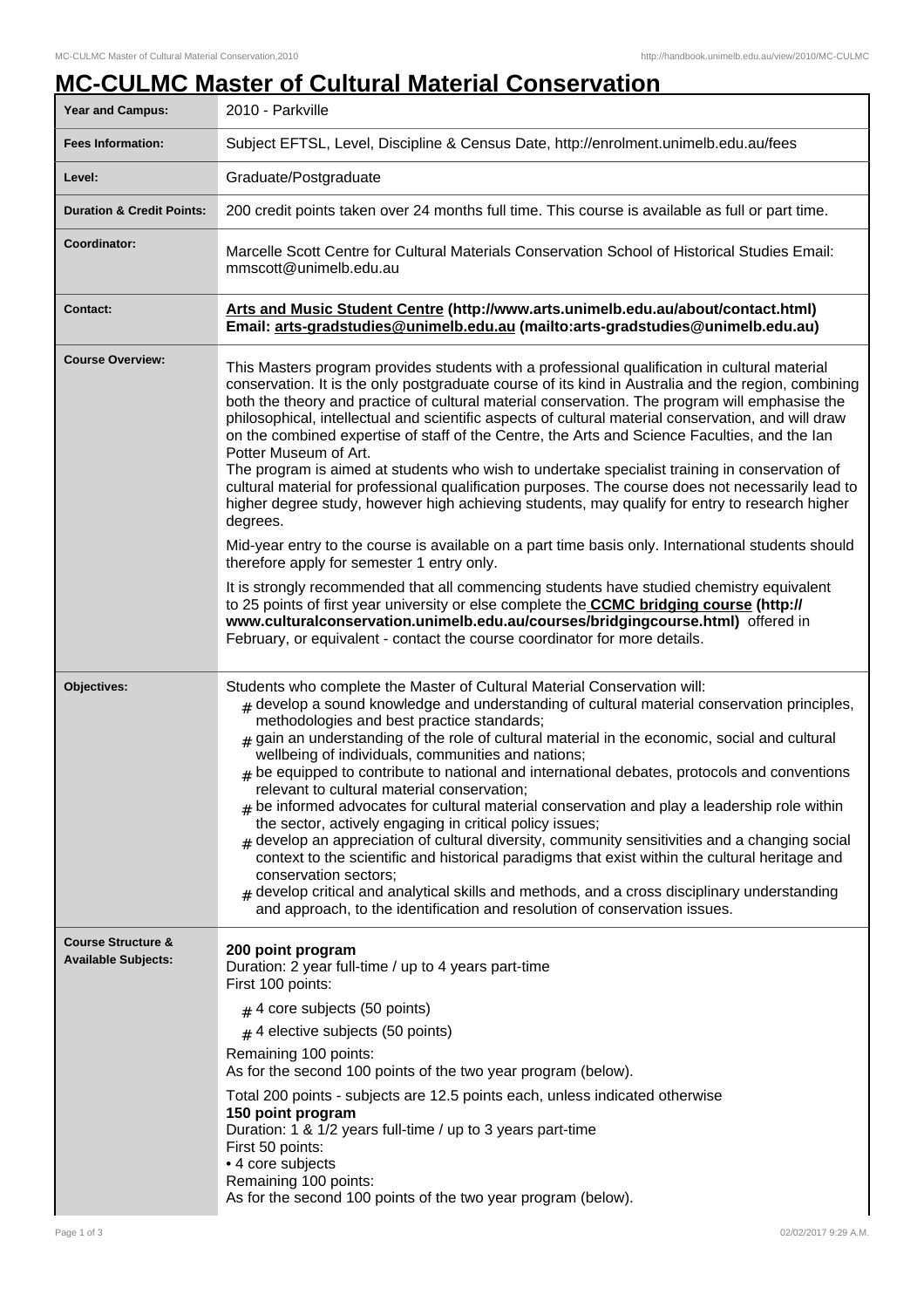|                         | Total 150 points - subjects are 12.5 points each, unless indicated otherwise<br>100 point program<br>Duration: 1 years full-time / up to 2 years part-time.                                                                                                                                                                                                                                                                     |                                   |                          |  |  |
|-------------------------|---------------------------------------------------------------------------------------------------------------------------------------------------------------------------------------------------------------------------------------------------------------------------------------------------------------------------------------------------------------------------------------------------------------------------------|-----------------------------------|--------------------------|--|--|
|                         | $\#$ 2 compulsory subjects (37.5 points)<br>$#$ 5 elective subjects (62.5 points)                                                                                                                                                                                                                                                                                                                                               |                                   |                          |  |  |
|                         | or<br>$#$ 2 compulsory subjects (37.5 points)<br>$#$ Minor thesis (37.5 points)<br># 2 elective subject (25 points)                                                                                                                                                                                                                                                                                                             |                                   |                          |  |  |
|                         | Total 100 points - subjects are 12.5 points each unless indicated otherwise indicated                                                                                                                                                                                                                                                                                                                                           |                                   |                          |  |  |
|                         | For policies that govern this degree, see Academic Services Policy (http://<br>www.services.unimelb.edu.au/policy/index.html) in the University Melbourne Policy<br>Framework (http://www.policy.unimelb.edu.au/) . Students also should also refer to<br>information in the Student Policy Directory. (http://studentpolicy-unimelb.custhelp.com/<br>cgi-bin/studentpolicy_unimelb.cfg/php/enduser/std_alp.php?p_sid=fgBu7Kcj) |                                   |                          |  |  |
| <b>Subject Options:</b> | First 100 points                                                                                                                                                                                                                                                                                                                                                                                                                |                                   |                          |  |  |
|                         | Core subjects:                                                                                                                                                                                                                                                                                                                                                                                                                  |                                   |                          |  |  |
|                         | <b>Subject</b>                                                                                                                                                                                                                                                                                                                                                                                                                  | <b>Study Period Commencement:</b> | <b>Credit</b><br>Points: |  |  |
|                         | <b>CUMC40001 Conservation Professional Practices</b>                                                                                                                                                                                                                                                                                                                                                                            | Semester 1                        | 12.50                    |  |  |
|                         | CUMC40002 RESPECT                                                                                                                                                                                                                                                                                                                                                                                                               | Semester 2                        | 12.50                    |  |  |
|                         | CUMC40003 Introduction to Materials and Techniques                                                                                                                                                                                                                                                                                                                                                                              | Semester 1                        | 12.50                    |  |  |
|                         | <b>CUMC40004 Preventive Conservation</b>                                                                                                                                                                                                                                                                                                                                                                                        | Semester 2                        | 12.50                    |  |  |
|                         | <b>CUMC40005 Conservation Assessment and Treatment 1</b>                                                                                                                                                                                                                                                                                                                                                                        | Semester 2                        | 12.50                    |  |  |
|                         | <b>CUMC40008 Conservation Materials Chemistry</b>                                                                                                                                                                                                                                                                                                                                                                               | Semester 1                        | 12.50                    |  |  |
|                         | CUMC40006 Analytical Chemistry in Conservation                                                                                                                                                                                                                                                                                                                                                                                  | Semester 2                        | 12.50                    |  |  |
|                         | CUMC40007 Technical Examination and Documentation                                                                                                                                                                                                                                                                                                                                                                               | Semester 1                        | 12.50                    |  |  |
|                         | <b>Elective subjects</b><br>Elective subjects are approved depending on the field of specialisation chosen and on the<br>student's previous study program. Consult with the course coordinator prior to enrolment, to<br>gain information and approval for elective subjects<br>Second 100 points<br><b>Compulsory Subjects:</b>                                                                                                |                                   |                          |  |  |
|                         | <b>Subject</b>                                                                                                                                                                                                                                                                                                                                                                                                                  | <b>Study Period Commencement:</b> | Credit<br>Points:        |  |  |
|                         | <b>CUMC90005 Conservation Assessment and Treatment 2</b>                                                                                                                                                                                                                                                                                                                                                                        | Semester 1                        | 25                       |  |  |
|                         | <b>CUMC90006 Conservation Internship</b>                                                                                                                                                                                                                                                                                                                                                                                        | Semester 1, Semester 2            | 12.50                    |  |  |
|                         | <b>Elective subjects:</b><br>Note: the thesis requires two consecutive semesters of enrolment.                                                                                                                                                                                                                                                                                                                                  |                                   |                          |  |  |
|                         | <b>Subject</b>                                                                                                                                                                                                                                                                                                                                                                                                                  | <b>Study Period Commencement:</b> | Credit<br>Points:        |  |  |
|                         | <b>CUMC90003 Conservation Intensive</b>                                                                                                                                                                                                                                                                                                                                                                                         | July                              | 12.50                    |  |  |
|                         | CUMC90004 Materials and Techniques of Artefacts                                                                                                                                                                                                                                                                                                                                                                                 | Semester 1                        | 12.50                    |  |  |
|                         | <b>CUMC90007 Minor Thesis - Conservation</b>                                                                                                                                                                                                                                                                                                                                                                                    | Semester 1, Semester 2            | 18.75                    |  |  |